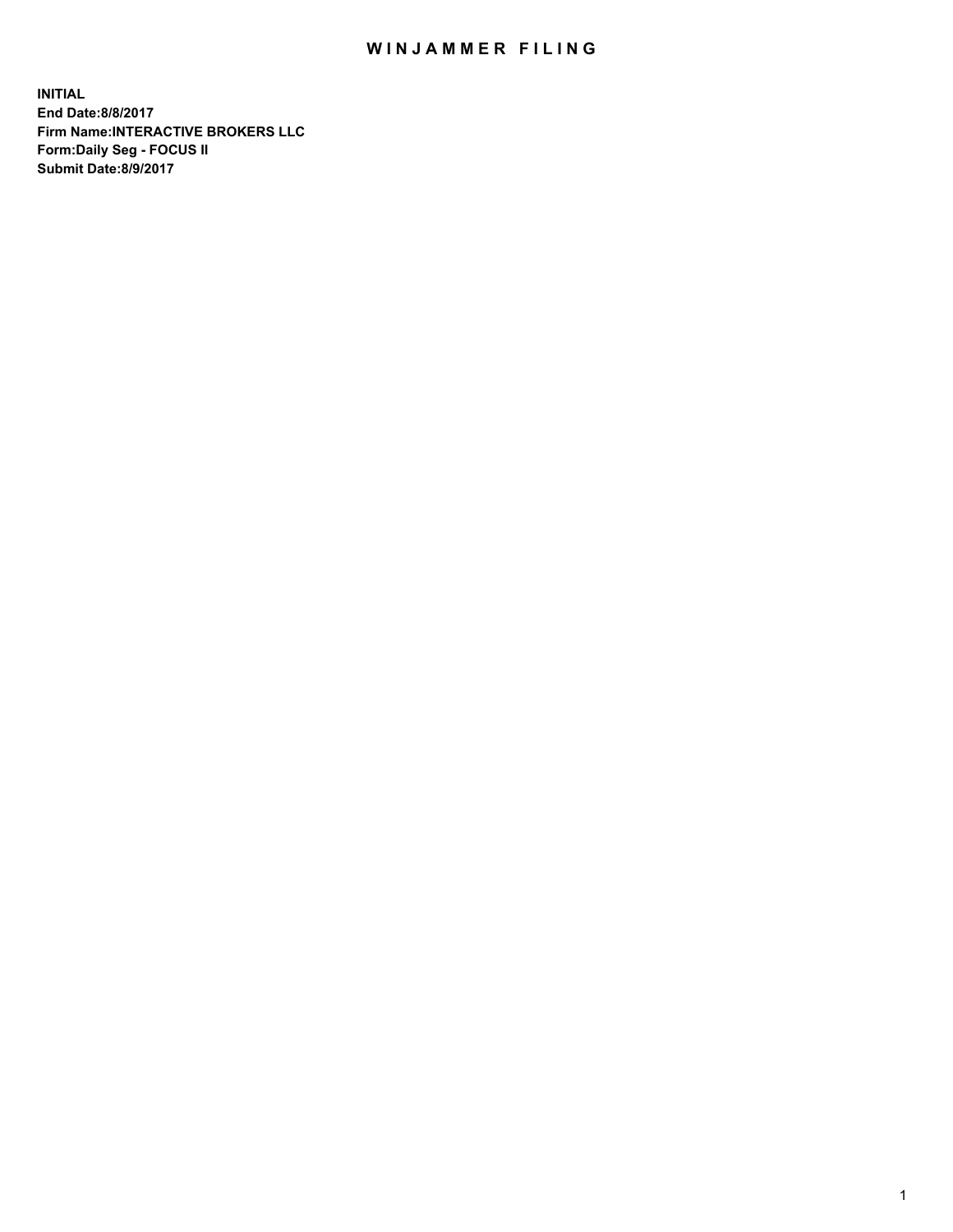## **INITIAL End Date:8/8/2017 Firm Name:INTERACTIVE BROKERS LLC Form:Daily Seg - FOCUS II Submit Date:8/9/2017 Daily Segregation - Cover Page**

| Name of Company<br><b>Contact Name</b><br><b>Contact Phone Number</b><br><b>Contact Email Address</b>                                                                                                                                                                                                                          | <b>INTERACTIVE BROKERS LLC</b><br>James Menicucci<br>203-618-8085<br>jmenicucci@interactivebrokers.c<br>om |
|--------------------------------------------------------------------------------------------------------------------------------------------------------------------------------------------------------------------------------------------------------------------------------------------------------------------------------|------------------------------------------------------------------------------------------------------------|
| FCM's Customer Segregated Funds Residual Interest Target (choose one):<br>a. Minimum dollar amount: ; or<br>b. Minimum percentage of customer segregated funds required:% ; or<br>c. Dollar amount range between: and; or<br>d. Percentage range of customer segregated funds required between:% and%.                         | $\overline{\mathbf{0}}$<br>0<br>155,000,000 245,000,000<br>0 <sub>0</sub>                                  |
| FCM's Customer Secured Amount Funds Residual Interest Target (choose one):<br>a. Minimum dollar amount: ; or<br>b. Minimum percentage of customer secured funds required:%; or<br>c. Dollar amount range between: and; or<br>d. Percentage range of customer secured funds required between: % and %.                          | $\overline{\mathbf{0}}$<br>0<br>80,000,000 120,000,000<br>0 <sub>0</sub>                                   |
| FCM's Cleared Swaps Customer Collateral Residual Interest Target (choose one):<br>a. Minimum dollar amount: ; or<br>b. Minimum percentage of cleared swaps customer collateral required:% ; or<br>c. Dollar amount range between: and; or<br>d. Percentage range of cleared swaps customer collateral required between:% and%. | $\overline{\mathbf{0}}$<br>$\overline{\mathbf{0}}$<br>0 <sub>0</sub><br>0 <sub>0</sub>                     |

Attach supporting documents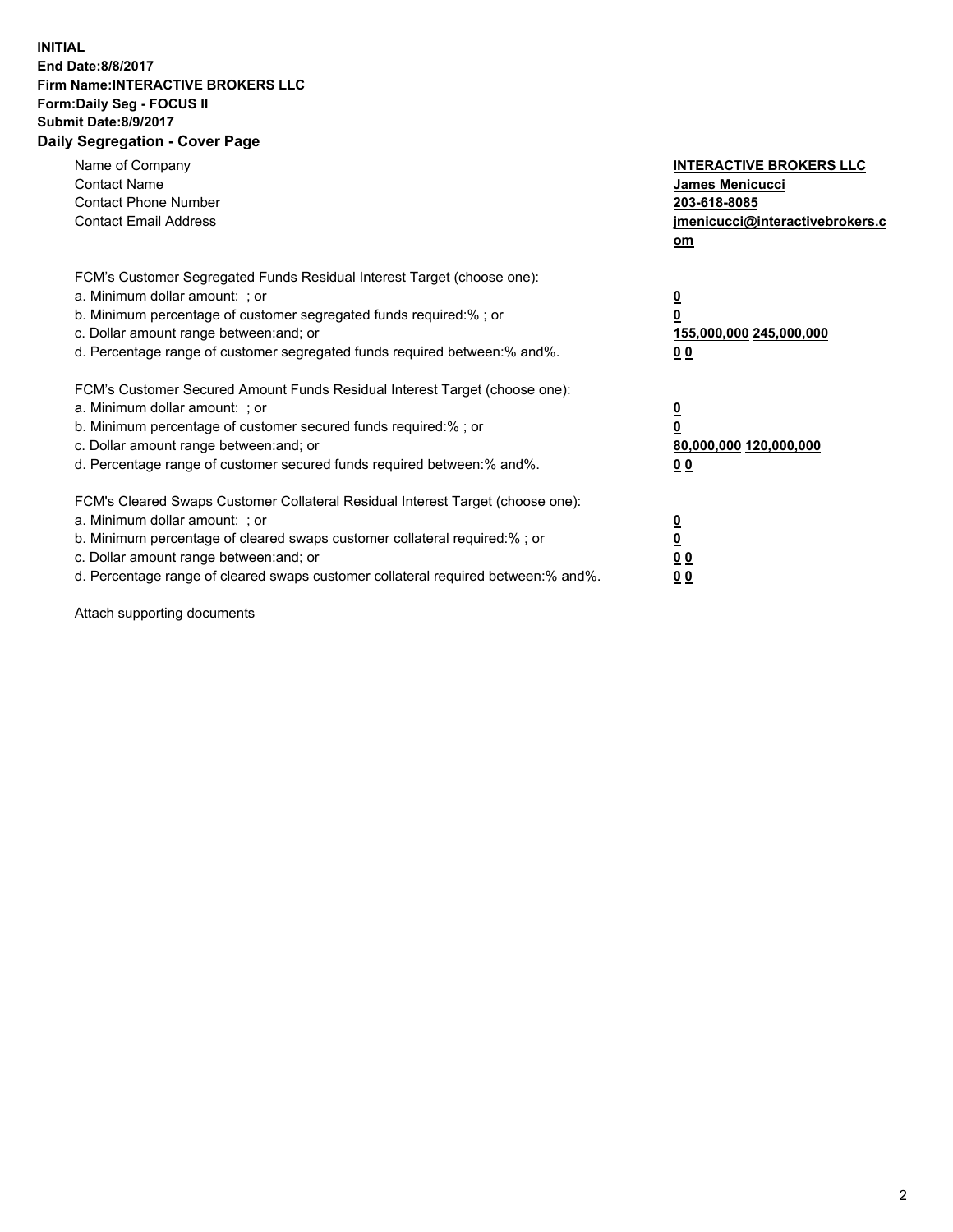## **INITIAL End Date:8/8/2017 Firm Name:INTERACTIVE BROKERS LLC Form:Daily Seg - FOCUS II Submit Date:8/9/2017 Daily Segregation - Secured Amounts**

|     | Foreign Futures and Foreign Options Secured Amounts                                         |                                  |
|-----|---------------------------------------------------------------------------------------------|----------------------------------|
|     | Amount required to be set aside pursuant to law, rule or regulation of a foreign            | $0$ [7305]                       |
|     | government or a rule of a self-regulatory organization authorized thereunder                |                                  |
| 1.  | Net ledger balance - Foreign Futures and Foreign Option Trading - All Customers             |                                  |
|     | A. Cash                                                                                     | 359,066,412 [7315]               |
|     | B. Securities (at market)                                                                   | 0 [7317]                         |
| 2.  | Net unrealized profit (loss) in open futures contracts traded on a foreign board of trade   | 7,020,676 [7325]                 |
| 3.  | Exchange traded options                                                                     |                                  |
|     | a. Market value of open option contracts purchased on a foreign board of trade              | <b>33,445</b> [7335]             |
|     | b. Market value of open contracts granted (sold) on a foreign board of trade                | -11,295 [7337]                   |
| 4.  | Net equity (deficit) (add lines 1.2. and 3.)                                                | 366,109,238 [7345]               |
| 5.  | Account liquidating to a deficit and account with a debit balances - gross amount           | 3,755 [7351]                     |
|     | Less: amount offset by customer owned securities                                            | 0 [7352] 3,755 [7354]            |
| 6.  | Amount required to be set aside as the secured amount - Net Liquidating Equity              | 366,112,993 [7355]               |
|     | Method (add lines 4 and 5)                                                                  |                                  |
| 7.  | Greater of amount required to be set aside pursuant to foreign jurisdiction (above) or line | 366,112,993 [7360]               |
|     | 6.                                                                                          |                                  |
|     | FUNDS DEPOSITED IN SEPARATE REGULATION 30.7 ACCOUNTS                                        |                                  |
| 1.  | Cash in banks                                                                               |                                  |
|     | A. Banks located in the United States                                                       | 66,135,587 [7500]                |
|     | B. Other banks qualified under Regulation 30.7                                              | 0 [7520] 66,135,587 [7530]       |
| 2.  | Securities                                                                                  |                                  |
|     | A. In safekeeping with banks located in the United States                                   | 343,776,010 [7540]               |
|     | B. In safekeeping with other banks qualified under Regulation 30.7                          | 0 [7560] 343,776,010 [7570]      |
| 3.  | Equities with registered futures commission merchants                                       |                                  |
|     | A. Cash                                                                                     | $0$ [7580]                       |
|     | <b>B.</b> Securities                                                                        | $0$ [7590]                       |
|     | C. Unrealized gain (loss) on open futures contracts                                         | $0$ [7600]                       |
|     | D. Value of long option contracts                                                           | $0$ [7610]                       |
|     | E. Value of short option contracts                                                          | 0 [7615] 0 [7620]                |
| 4.  | Amounts held by clearing organizations of foreign boards of trade                           |                                  |
|     | A. Cash                                                                                     | $0$ [7640]                       |
|     | <b>B.</b> Securities                                                                        | $0$ [7650]                       |
|     | C. Amount due to (from) clearing organization - daily variation                             | $0$ [7660]                       |
|     | D. Value of long option contracts                                                           | $0$ [7670]                       |
|     | E. Value of short option contracts                                                          | 0 [7675] 0 [7680]                |
| 5.  | Amounts held by members of foreign boards of trade                                          |                                  |
|     | A. Cash                                                                                     | 84,515,645 [7700]                |
|     | <b>B.</b> Securities                                                                        | $0$ [7710]                       |
|     | C. Unrealized gain (loss) on open futures contracts                                         | 3,043,718 [7720]                 |
|     | D. Value of long option contracts                                                           | 33,445 [7730]                    |
|     | E. Value of short option contracts                                                          | -11,295 [7735] 87,581,513 [7740] |
| 6.  | Amounts with other depositories designated by a foreign board of trade                      | 0 [7760]                         |
| 7.  | Segregated funds on hand                                                                    | $0$ [7765]                       |
| 8.  | Total funds in separate section 30.7 accounts                                               | 497,493,110 [7770]               |
| 9.  | Excess (deficiency) Set Aside for Secured Amount (subtract line 7 Secured Statement         | 131,380,117 [7380]               |
|     | Page 1 from Line 8)                                                                         |                                  |
| 10. | Management Target Amount for Excess funds in separate section 30.7 accounts                 | 80,000,000 [7780]                |
| 11. | Excess (deficiency) funds in separate 30.7 accounts over (under) Management Target          | 51,380,117 [7785]                |
|     |                                                                                             |                                  |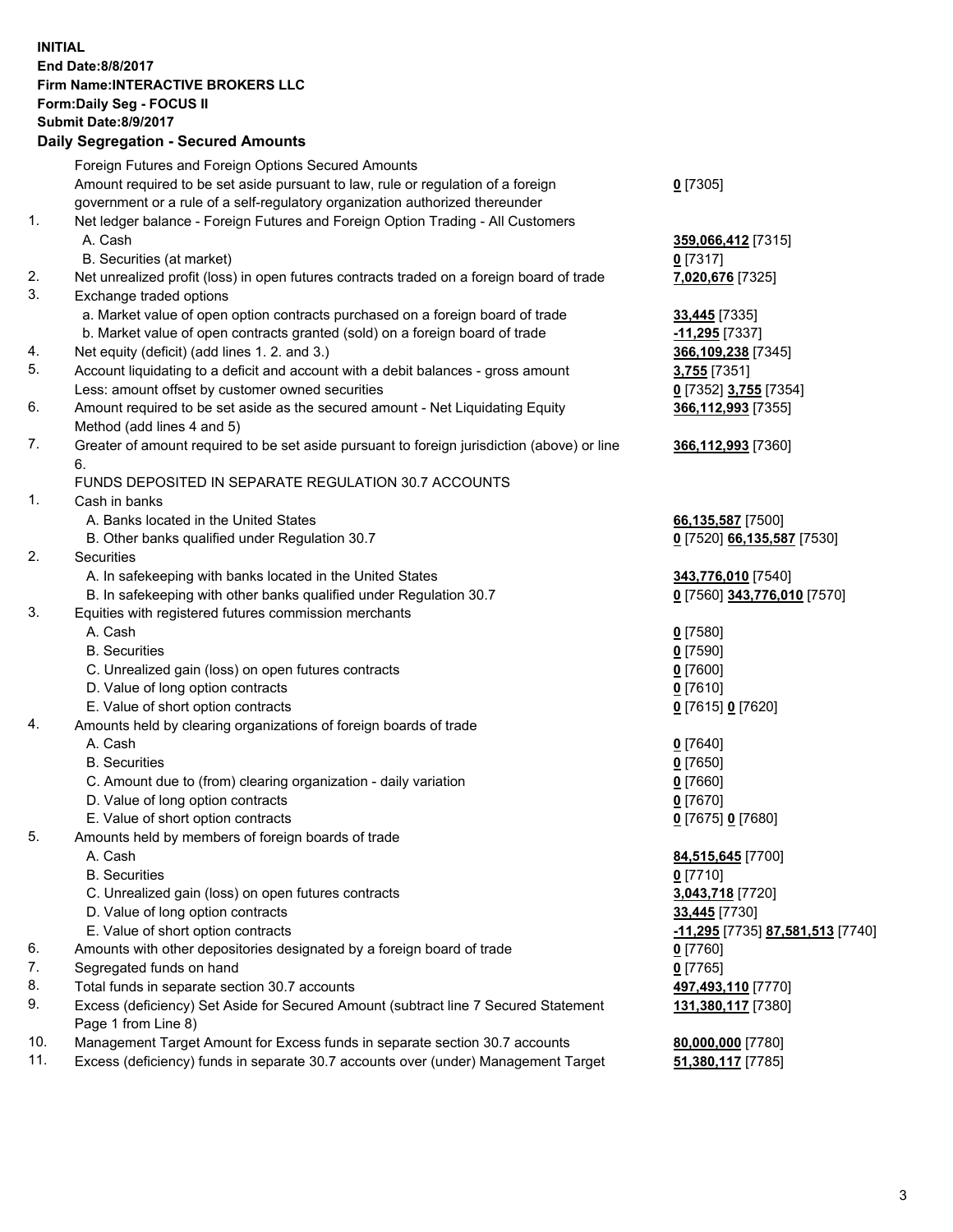**INITIAL End Date:8/8/2017 Firm Name:INTERACTIVE BROKERS LLC Form:Daily Seg - FOCUS II Submit Date:8/9/2017 Daily Segregation - Segregation Statement** SEGREGATION REQUIREMENTS(Section 4d(2) of the CEAct) 1. Net ledger balance A. Cash **4,438,513,350** [7010] B. Securities (at market) **0** [7020] 2. Net unrealized profit (loss) in open futures contracts traded on a contract market **-43,134,283** [7030] 3. Exchange traded options A. Add market value of open option contracts purchased on a contract market **186,418,436** [7032] B. Deduct market value of open option contracts granted (sold) on a contract market **-287,632,004** [7033] 4. Net equity (deficit) (add lines 1, 2 and 3) **4,294,165,499** [7040] 5. Accounts liquidating to a deficit and accounts with debit balances - gross amount **211,124** [7045] Less: amount offset by customer securities **0** [7047] **211,124** [7050] 6. Amount required to be segregated (add lines 4 and 5) **4,294,376,623** [7060] FUNDS IN SEGREGATED ACCOUNTS 7. Deposited in segregated funds bank accounts A. Cash **890,697,708** [7070] B. Securities representing investments of customers' funds (at market) **2,304,332,885** [7080] C. Securities held for particular customers or option customers in lieu of cash (at market) **0** [7090] 8. Margins on deposit with derivatives clearing organizations of contract markets A. Cash **519,287,277** [7100] B. Securities representing investments of customers' funds (at market) **854,822,889** [7110] C. Securities held for particular customers or option customers in lieu of cash (at market) **0** [7120] 9. Net settlement from (to) derivatives clearing organizations of contract markets **28,887,526** [7130] 10. Exchange traded options A. Value of open long option contracts **186,410,291** [7132] B. Value of open short option contracts **-287,638,406** [7133] 11. Net equities with other FCMs A. Net liquidating equity **0** [7140] B. Securities representing investments of customers' funds (at market) **0** [7160] C. Securities held for particular customers or option customers in lieu of cash (at market) **0** [7170] 12. Segregated funds on hand **0** [7150] 13. Total amount in segregation (add lines 7 through 12) **4,496,800,170** [7180] 14. Excess (deficiency) funds in segregation (subtract line 6 from line 13) **202,423,547** [7190] 15. Management Target Amount for Excess funds in segregation **155,000,000** [7194] 16. Excess (deficiency) funds in segregation over (under) Management Target Amount **47,423,547** [7198]

Excess